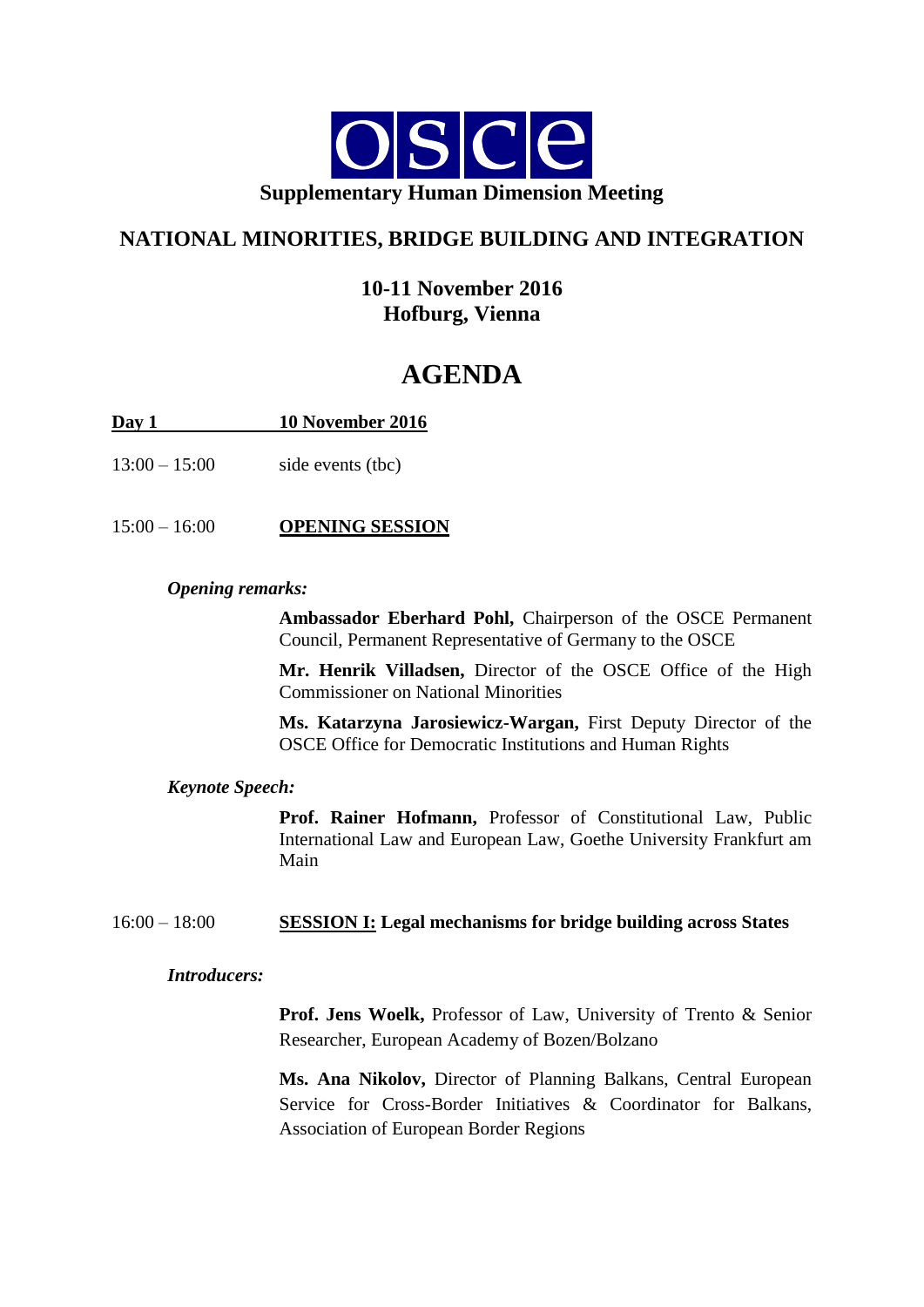**Mr. Milan Bošnjak,** Special Adviser for Croatian National Minorities Issues Abroad & Vice Co-Chair of the Intergovernmental Joint Committee for the Protection of Minorities between the Republic of Croatia and the Republic of Hungary

**Mr. Ferenc Kalmár,** Ministerial Commissioner Responsible for Developing Neighbourhood Policy of Hungary & Co-Chair of the Intergovernmental Joint Committees for the Protection of Minorities in Hungary

#### *Moderator:*

**Mr. Walter Kemp**, Visiting Fellow, Institute for Human Sciences

18:00 – 19:00 Reception hosted by the German OSCE Chairmanship

# **Day 2** 11 November 2016

10:00 – 12:00 **SESSION II: Promoting the bridge building role of national minority issues across various policy areas**

#### *Introducers:*

**Ms. Zora Popova,** Senior Research Associate & Head of Cluster Culture and Diversity, European Centre for Minority Issues

**Ms. Maria Golubeva,** Education Policy Consultant, Member of Access Lab & Owner of RHC Consulting

**Ms. Alessandra Argenti Tremul**, Journalist, RTV Slovenija, R-tv Koper Capodistria

# *Moderator:*

**Prof. Joshua Castellino**, Dean of the School of Law, Middlesex University London

- $12:00 14:00$  Lunch / side events (tbc)
- 14:00 16:00 **SESSION III: Empowering civil society to build bridges on the grassroots level**

*Introducers:*